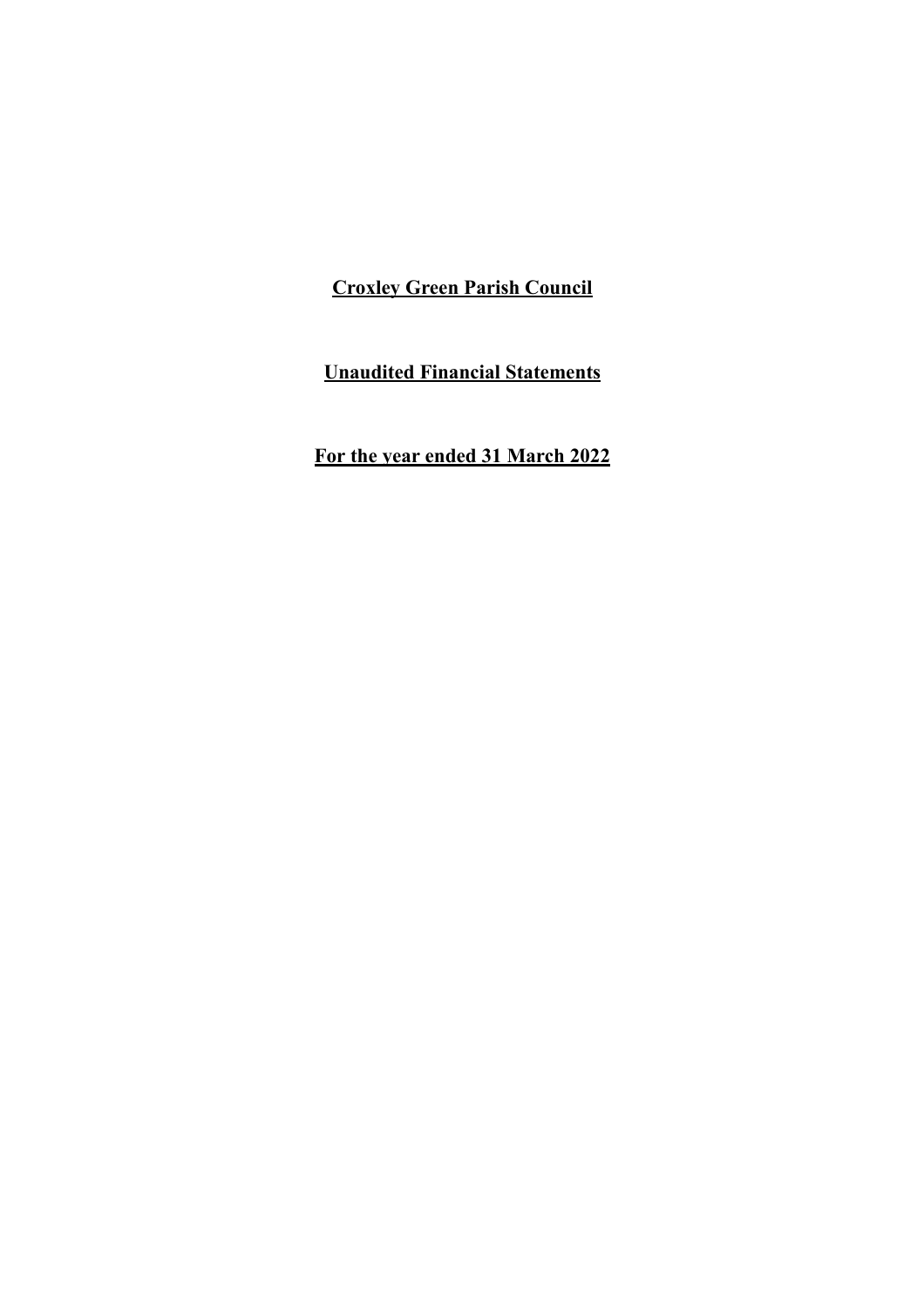# **Table of Contents**

# 31 March 2022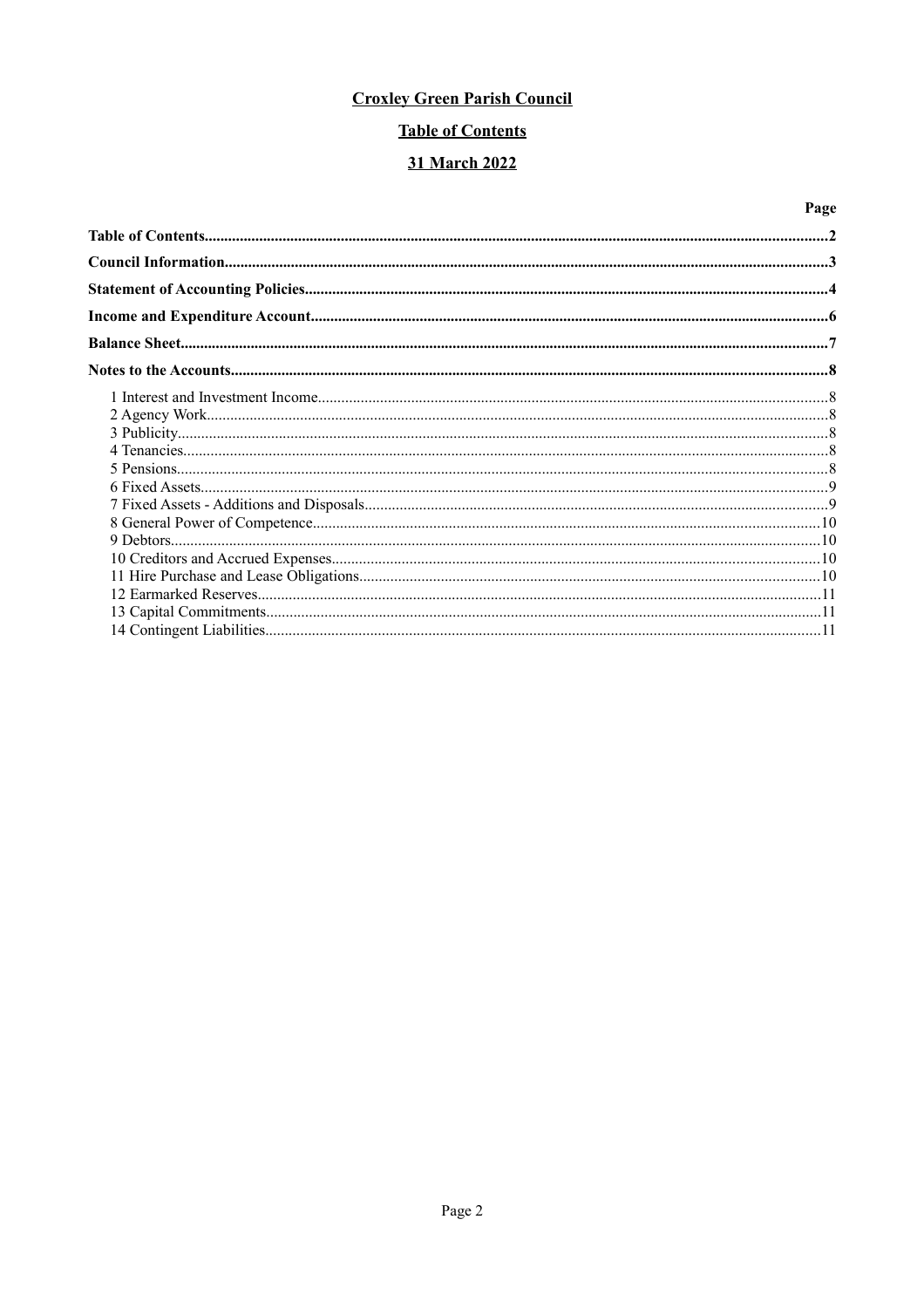## **Council Information**

# **31 March 2022**

### **( Information current at 21st April 2022 )**

# **Chairman**

Cllr N. Cole

#### **Councillors**

Cllr E. Benner (Vice Chairman)

Cllr A. Birch Cllr S. Crabtree Cllr A. Gallagher Cllr S. Hughes Cllr H. Kyriakou Cllr C. Mitchell Cllr D. Montague Cllr N. Panju Cllr G. Parks Cllr K. Taylor Cllr D. Tobin Cllr C. Vassiliou Cllr E. Whitmore Cllr A. Yeung

#### **Clerk to the Council**

Mr R. Bennett, CiLCA

#### **Auditors**

PKF Littlejohn LLP SBA Team 1 Westferry Circus Canary Wharf London E14 4HD

#### **Internal Auditors**

Auditing Solutions Limited Clackerbrook Farm 46 The Common Bromham Chippenham Wiltshire SN15 2JJ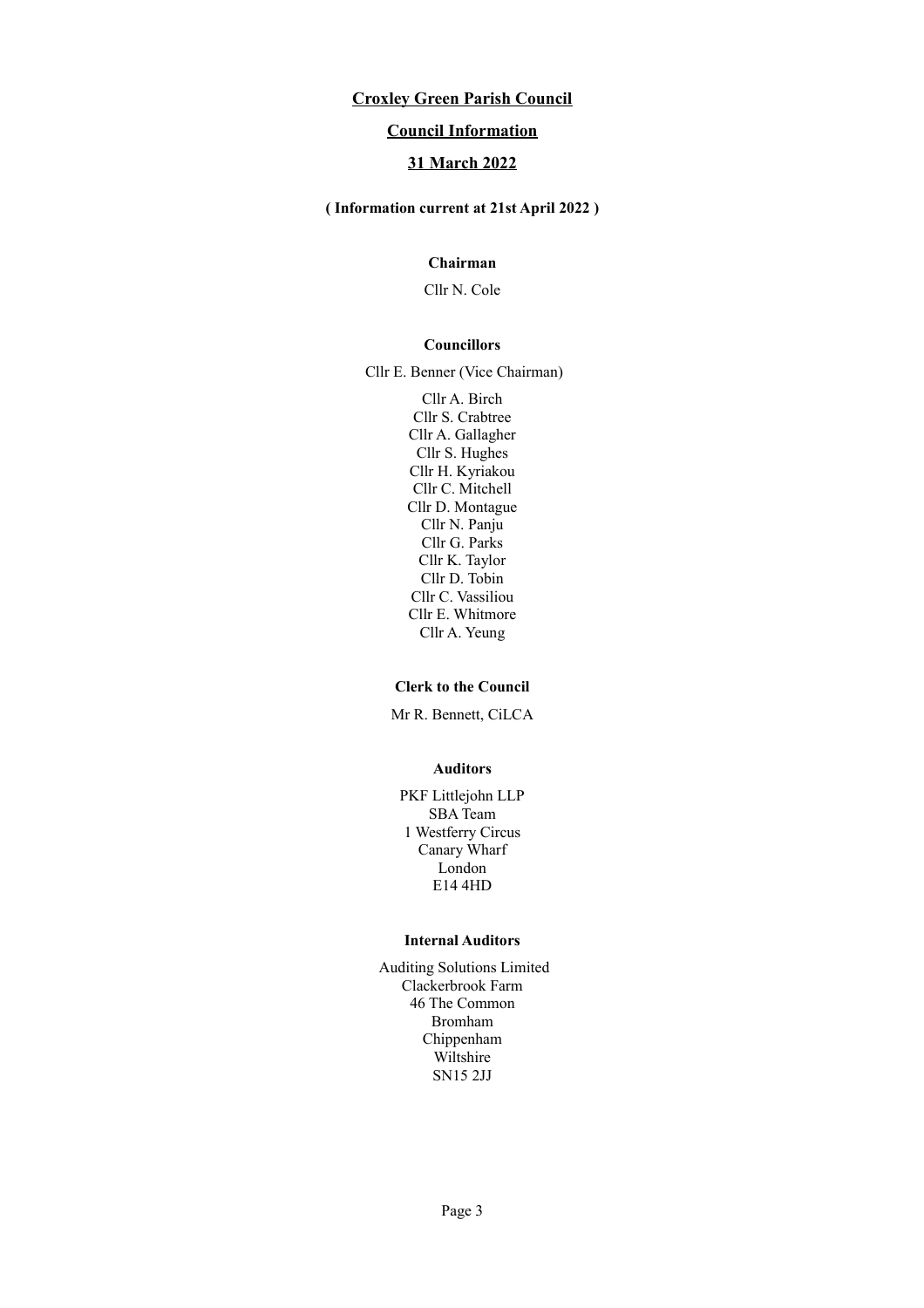### **Statement of Accounting Policies**

## **31 March 2022**

### **Auditors**

### **The name and address of the External Auditors is provided for information only.**

### **These Statements are not subject to audit and the External Auditors have no responsibility for them.**

#### **Accounting Convention**

The accounts have been prepared in accordance with the Accounting Guidance Notes for Local Councils (the Guide) issued by The Chartered Institute of Public Finance and Accountancy (CIPFA) as applicable to a medium sized council.

These accounts have been prepared having regard to the fundamental accounting concepts of: Going Concern, Prudence, Accruals, Relevance, Consistency, Reliability, Comparability, Understandability and Materiality.

The accounts have been prepared under the historical cost convention.

### **Fixed Assets**

All expenditure on the acquisition, creation or enhancement of fixed assets is reported in the notes to the accounts, provided that the fixed asset yields benefits to the authority and the services it provides for a period of more than one year. Fixed assets are valued on the basis recommended by CIPFA. The year end values are stated on the following basis:

land, operational properties and other operational assets are reported in notes to the accounts at historical cost

previous years are at then current insurance values (previously required)

#### **Revenue Grants**

Revenue grants are credited to income when conditions attached thereto have been fulfilled and/or equivalent expenditure has been incurred. Grants received in respect of which the conditions have not been fulfilled, or expenditure incurred, are carried forward as deferred revenue grants.

### **Debtors and Creditors**

The council reviews the level of its commercial debtors on a regular basis and provisions are made, as required, where the likelihood of amounts proving ultimately collectable is in doubt.

### **Value Added Tax**

Income and Expenditure excludes any amounts related to VAT, as all VAT suffered/collected is recoverable from or payable to HM Revenue and Customs. Any amounts not so recoverable are treated as a separate expense.

#### **Leases**

The council is not required by the Guide to incorporate Hire Purchase and/or Finance Lease obligations in its Balance Sheet. Details are shown at note 11.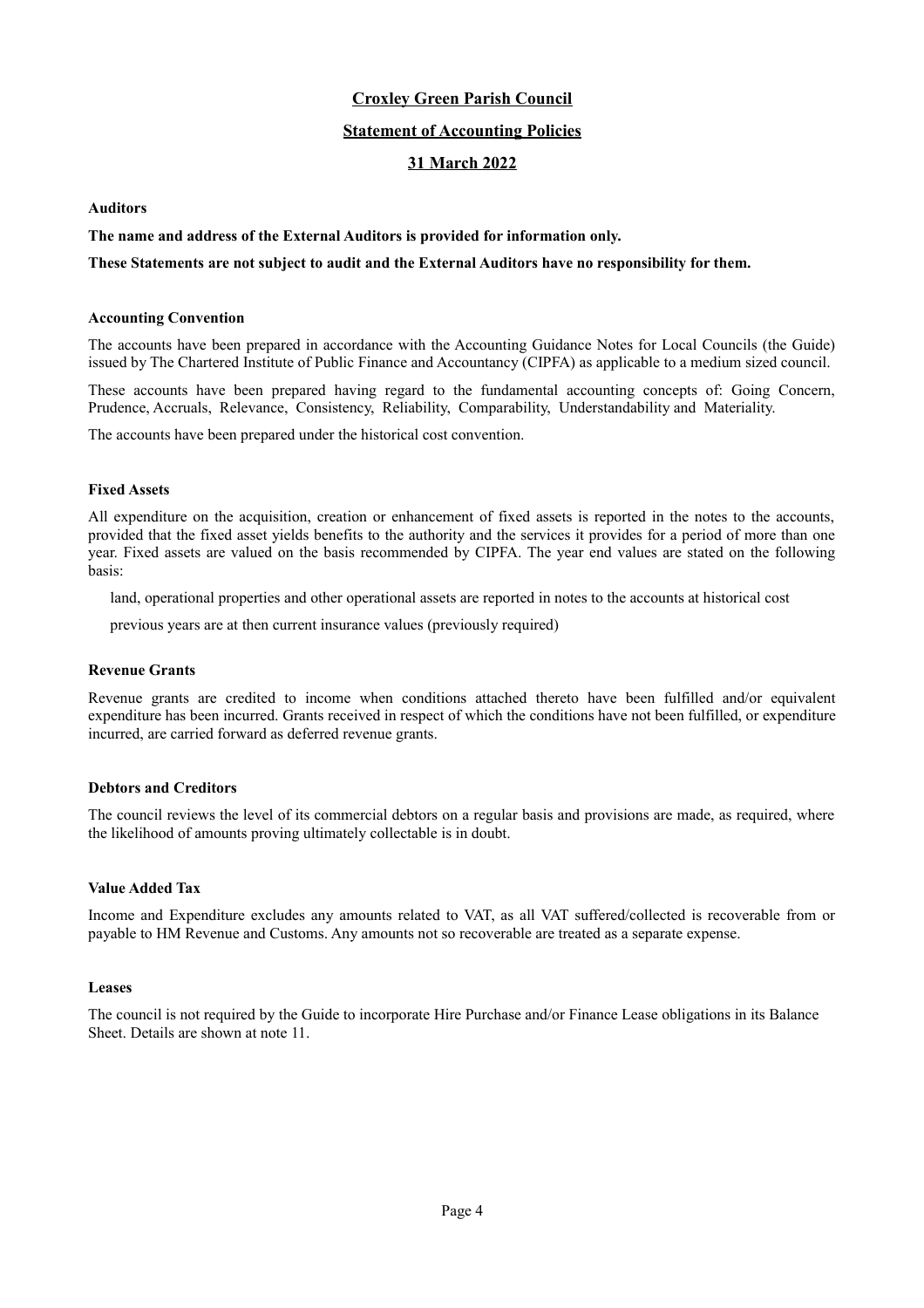# **Statement of Accounting Policies**

# **31 March 2022**

### **Reserves**

The council maintains certain reserves to meet general and specific future expenditure. The purpose of the council's reserves is explained in note 12.

### **Interest Income**

All interest receipts are credited initially to general funds.

### **Pensions**

The pension costs that are charged against precept in the council's accounts, in respect of its employees, are equal to the contributions paid to the funded pension scheme for those employees.

These contributions are determined by the fund's actuary on a triennial basis and are set to meet 100% of the liabilities of the pension fund, in accordance with relevant government regulations.

The next actuarial valuation is due at 31st March 2022 and any change in contribution rates as a result of that valuation will take effect from 1st April 2023.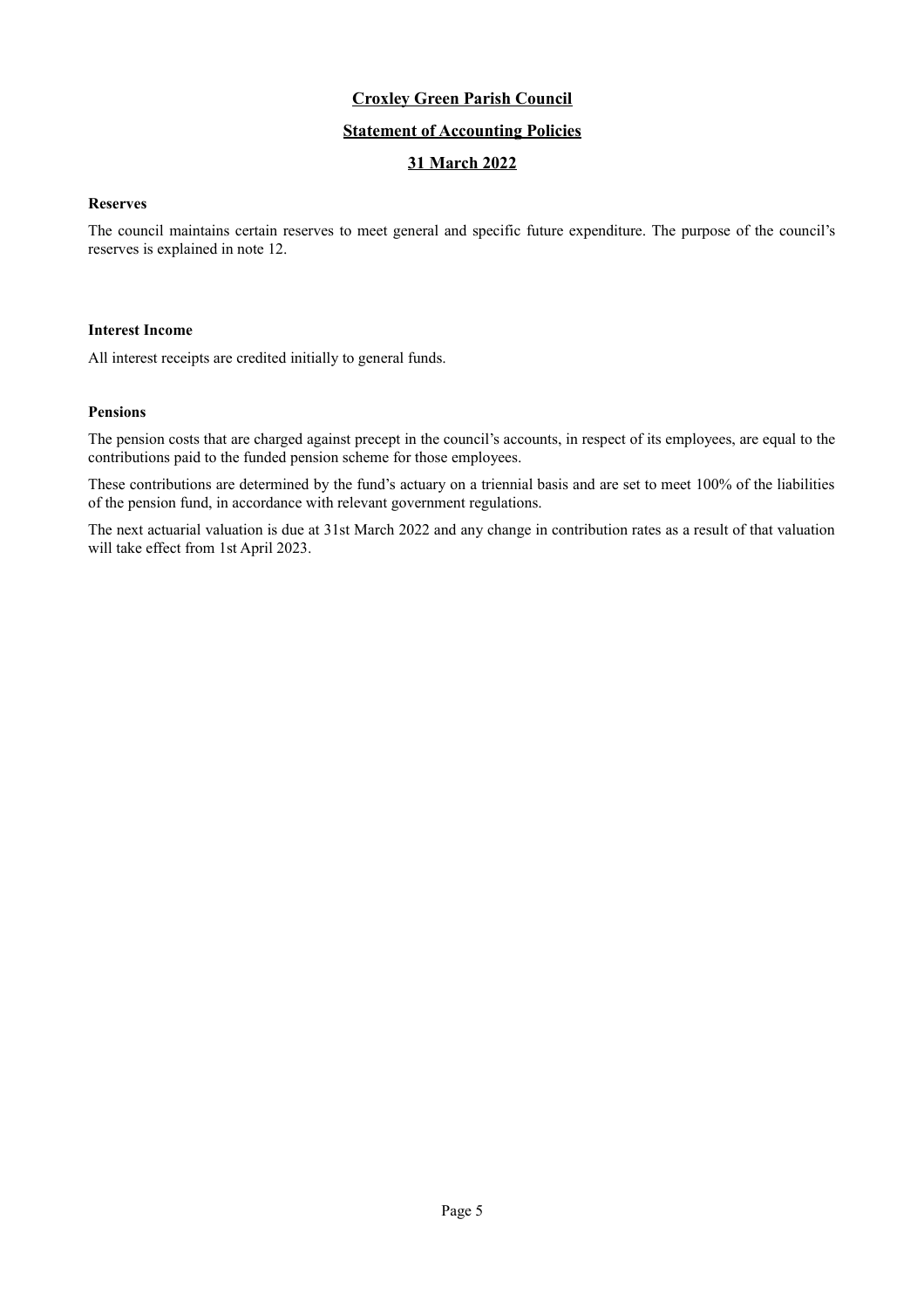# **Income and Expenditure Account**

# **31 March 2022**

|                                             | <b>Notes</b> | 2022<br>£      | 2021<br>$\pmb{\mathfrak{L}}$ |
|---------------------------------------------|--------------|----------------|------------------------------|
| <b>INCOME</b>                               |              |                |                              |
| Precept on Principal Authority              |              | 314,480        | 318,990                      |
| Capital Receipts                            |              | 33,322         | 3,396                        |
| Interest and Investment Income              | $\mathbf 1$  | 133            | 227                          |
| Miscellaneous                               |              |                | 10,000                       |
| Chairmans Charity                           |              | 427            |                              |
|                                             |              | 348,362        | 332,613                      |
| <b>EXPENDITURE</b>                          |              |                |                              |
| Establishment/General Administration        |              | 125,580        | 105,640                      |
| Capital Expenditure                         | $\tau$       | 27,066         | 2,713                        |
| Operational Expenditure:                    |              |                |                              |
| Groundwork                                  |              | 87,923         | 93,493                       |
| Police Community Support Officers           |              | (798)          | 24,565                       |
| Roads and Street Furniture                  |              | 95             |                              |
| <b>Environment and Amenities</b>            |              | 49,353         | 31,152                       |
| <b>Community Centres</b>                    |              | 9,572          |                              |
| Civic & Democratic<br><b>General Grants</b> |              | 2,310          | 2,808                        |
| <b>Community Bus</b>                        |              | 6,255<br>6,020 | 16,325<br>1,540              |
|                                             |              |                |                              |
|                                             |              | 313,376        | 278,236                      |
| <b>General Fund</b>                         |              |                |                              |
| Balance at 01 April 2021                    |              | 148,775        | 152,540                      |
| Add: Total Income                           |              | 348,362        | 332,613                      |
|                                             |              | 497,137        | 485,153                      |
| Deduct: Total Expenditure                   |              | 313,376        | 278,236                      |
|                                             |              | 183,761        | 206,917                      |
| Transfer (to) Earmarked Reserves            | 12           | (32,177)       | (58, 142)                    |
| General Reserve Balance at 31 March 2022    |              | 151,584        | 148,775                      |

*The notes on pages [8](#page-7-0) to [11](#page-10-0) form part of these unaudited statements.*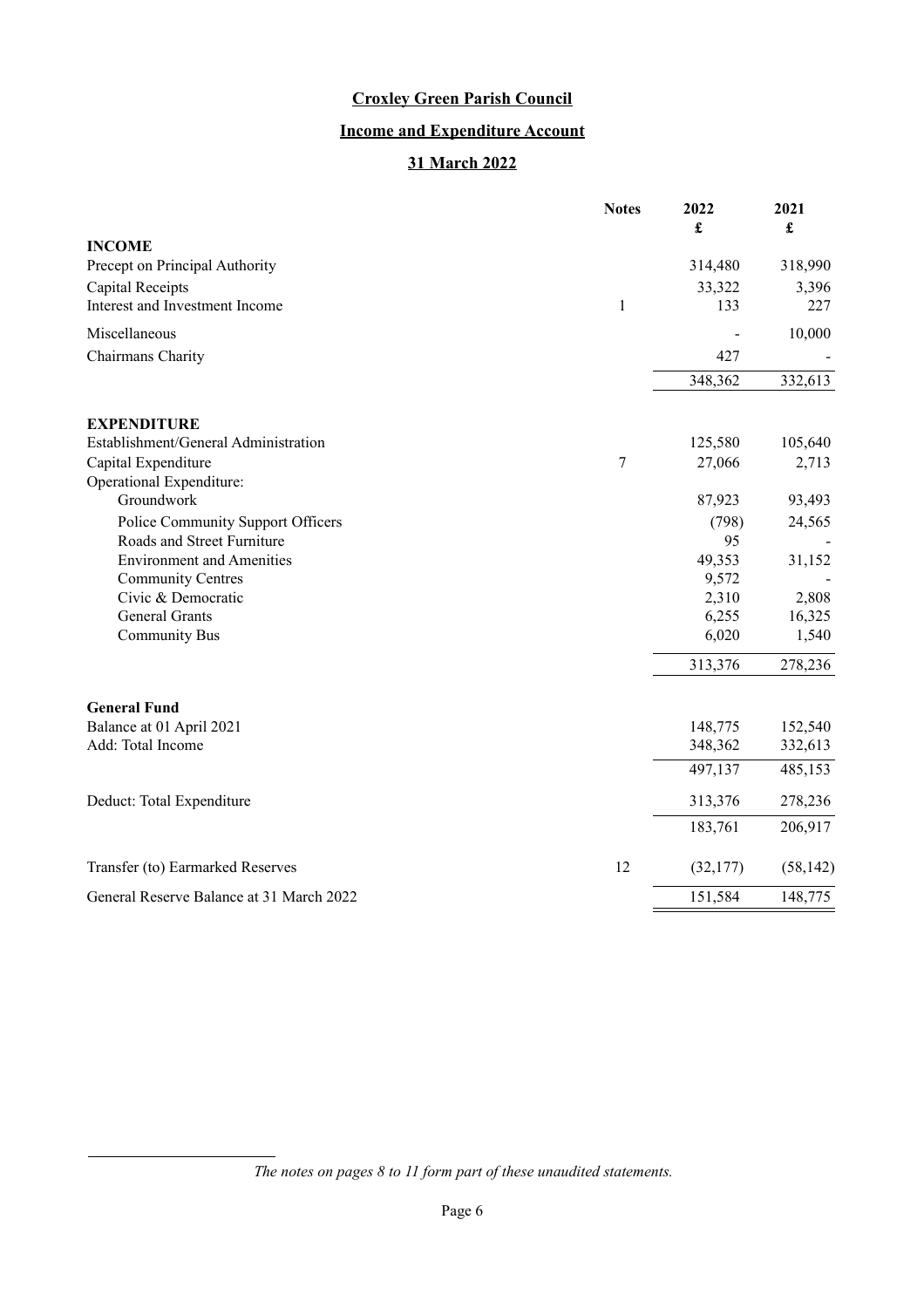# **Balance Sheet**

# **31 March 2022**

|                                              | <b>Notes</b> | 2022<br>£ | 2022<br>£ | 2021<br>£ |
|----------------------------------------------|--------------|-----------|-----------|-----------|
| <b>Current Assets</b>                        |              |           |           |           |
| Debtors and prepayments                      | 9            | 3,854     |           | 11,777    |
| Cash at bank and in hand                     |              | 478,378   |           | 437,062   |
|                                              |              | 482,232   |           | 448,839   |
| <b>Current Liabilities</b>                   |              |           |           |           |
| Creditors and income in advance              | 10           | (5, 813)  |           | (7, 406)  |
| <b>Net Current Assets</b>                    |              |           | 476,419   | 441,433   |
| <b>Total Assets Less Current Liabilities</b> |              |           | 476,419   | 441,433   |
| <b>Total Assets Less Liabilities</b>         |              |           | 476,419   | 441,433   |
| <b>Capital and Reserves</b>                  |              |           |           |           |
| <b>Earmarked Reserves</b>                    | 12           |           | 324,835   | 292,658   |
| <b>General Reserve</b>                       |              |           | 151,584   | 148,775   |
|                                              |              |           | 476,419   | 441,433   |

| Cllr N. Cole |
|--------------|
| Chairman     |
|              |

Signed: ......................................................................... .........................................................................

Mr R. Bennett, CiLCA Responsible Financial Officer

Date: ...................................... ......................................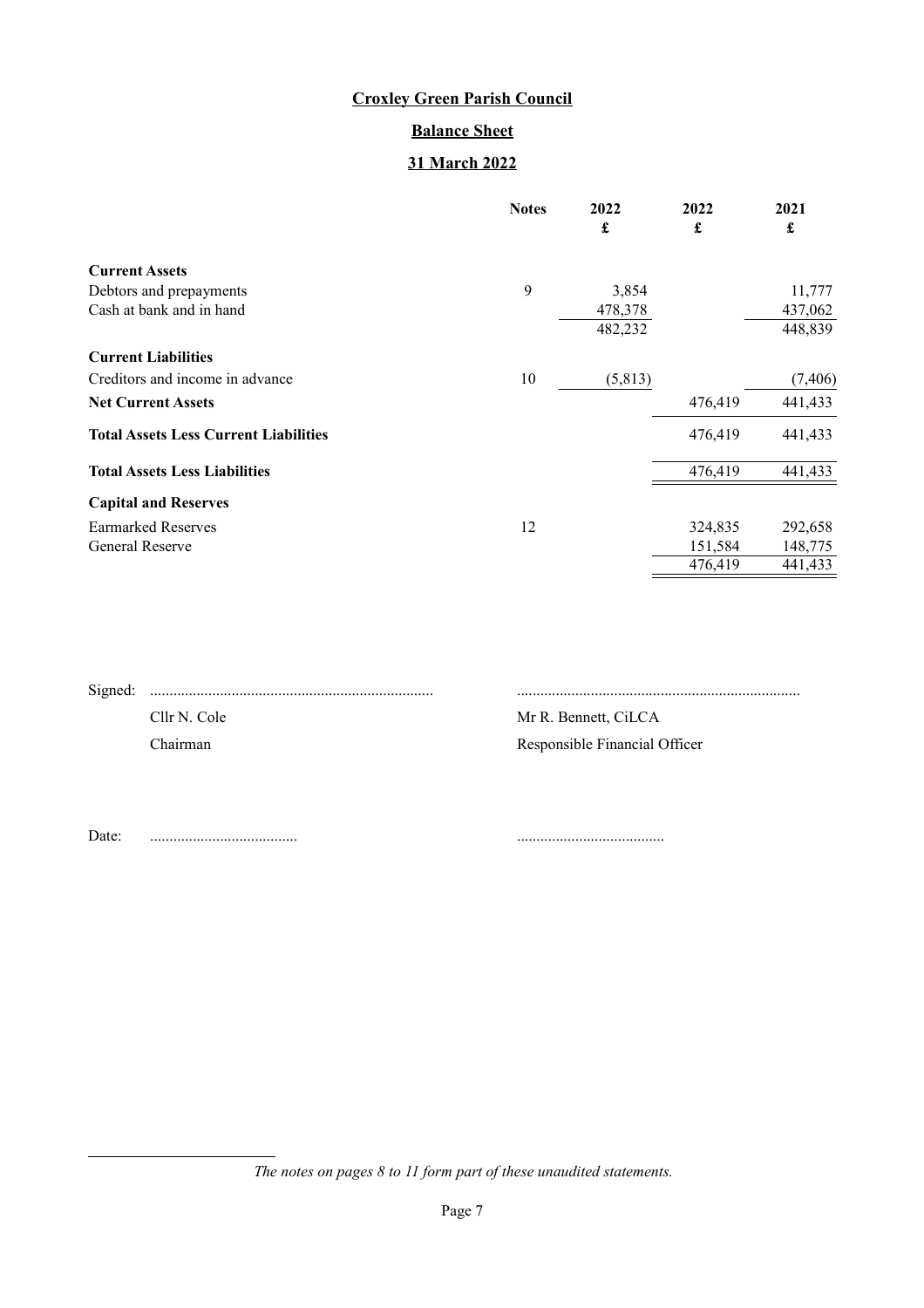## **Notes to the Accounts**

## **31 March 2022**

### <span id="page-7-0"></span>**1 Interest and Investment Income**

| 2022 | 2021 |
|------|------|
|      | t    |
| .33  | າາາ  |
| 133  | דרר  |
|      |      |

### **2 Agency Work**

During the year the Council undertook no agency work on behalf of other authorities.

During the year the Council commissioned no agency work to be performed by other authorities.

### **3 Publicity**

Section 5 of the Local Government Act 1986 requires the council to disclose expenditure on publicity. Details are shown under the following broad categories:

|                                                    | 2022  | 2021  |
|----------------------------------------------------|-------|-------|
|                                                    | £     | £     |
| <b>Recruitment Advertising</b>                     | 333   |       |
| Parish Pump Newsletter                             | 1,946 | 1,385 |
|                                                    | 2,279 | 1,385 |
|                                                    |       |       |
| <b>4 Tenancies</b>                                 |       |       |
| During the year the following tenancies were held: |       |       |
| Council as landlord                                |       |       |

| <b>Tenant</b>            | <b>Property</b> | Rent p.a.<br>£ | Repairing/<br><b>Non-Repairing</b> |
|--------------------------|-----------------|----------------|------------------------------------|
| <b>NONE</b>              |                 |                |                                    |
| <b>Council as tenant</b> |                 |                |                                    |
| Landlord                 | <b>Property</b> | Rent p.a.<br>£ | Repairing/<br><b>Non-Repairing</b> |
| TRDC                     | Council Offices | 100            | Repairing                          |

## **5 Pensions**

For the year of account the council's contributions equal 24.80% of employees' pensionable pay. These contributions will remain at 24.80% in future years.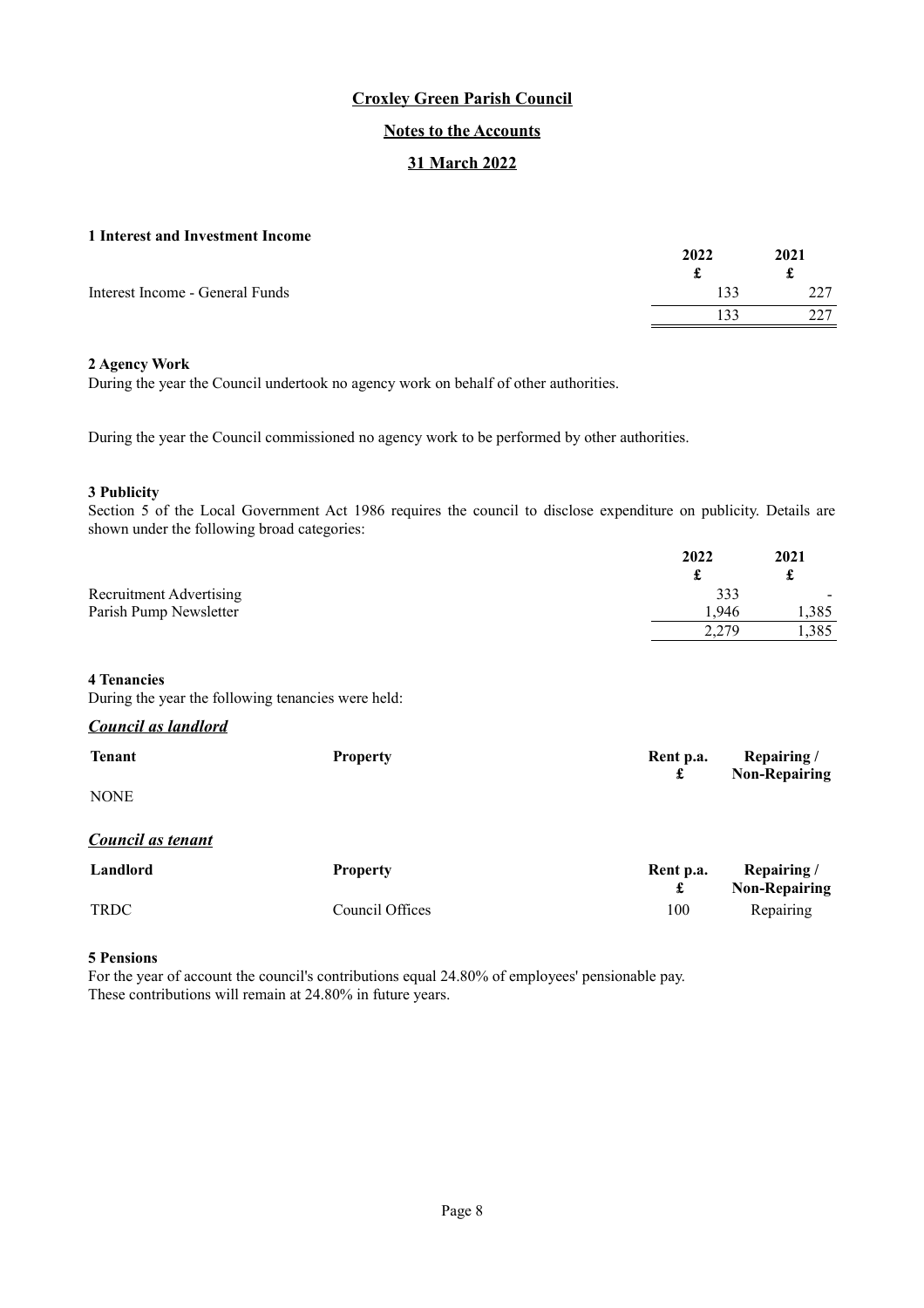# **Notes to the Accounts**

# **31 March 2022**

# **6 Fixed Assets**

|                                             | 2022<br>$\pmb{\mathfrak{L}}$ | 2021<br>£ |
|---------------------------------------------|------------------------------|-----------|
| At 31 March the following assets were held: | <b>Value</b>                 | Value     |
|                                             |                              |           |
| <b>Freehold Land and Buildings</b>          |                              |           |
| Main Office                                 | 48,539                       | 48,539    |
| Depot                                       | 68,675                       | 68,675    |
|                                             | 117,214                      | 117,214   |
| <b>Vehicles and Equipment</b>               |                              |           |
| Office Furniture                            | 8,783                        | 8,783     |
| Office Equipment                            | 16,698                       | 13,303    |
| Vehicles                                    | 46,170                       | 50,702    |
| Tools & Equipment                           | 18,064                       | 18,064    |
| Defibrillators                              | 8,718                        | 8,718     |
|                                             | 98,433                       | 99,570    |
| <b>Infrastructure Assets</b>                |                              |           |
| <b>Bus Shelters</b>                         | 7,144                        | 7,144     |
| <b>Benches and Picnic Tables</b>            | 5,231                        | 5,231     |
| Dog Litter and Salt Bins                    | 8,055                        | 8,055     |
| Signs and Noticeboards                      | 5,170                        | 5,170     |
| Flagpole                                    | 1,046                        | 1,046     |
| Gates and Fences                            | 3,492                        | 3,492     |
| Flower Troughs and Planters                 | 1,320                        | 1,320     |
| Play area                                   | 15,000                       | 15,000    |
| <b>Bat Boxes</b>                            | 323                          | 323       |
| Concrete Table Tennis Tables                | 3,950                        |           |
|                                             | 50,731                       | 46,781    |
| <b>Community Assets</b>                     |                              |           |
| Weston Wood                                 | 27,384                       | 27,384    |
|                                             | 27,384                       | 27,384    |
|                                             | 293,762                      | 290,949   |

The basis of valuation of the above assets is set out in the Statement of Accounting Policies.

| <b>7 Fixed Assets - Additions and Disposals</b>        |                 |                 |
|--------------------------------------------------------|-----------------|-----------------|
|                                                        | 2022<br>£       | 2021<br>£       |
|                                                        | Cost            | Cost            |
| During the year the following assets were purchased:   |                 |                 |
| Vehicles and Equipment                                 | 23.116          | 2,713           |
| Infrastructure Assets                                  | 3,950           |                 |
|                                                        | 27,066          | 2,713           |
|                                                        | <b>Proceeds</b> | <b>Proceeds</b> |
| During the year the following assets were disposed of: |                 |                 |
| Vehicles and Equipment                                 | 24,253          |                 |
|                                                        | 24.253          |                 |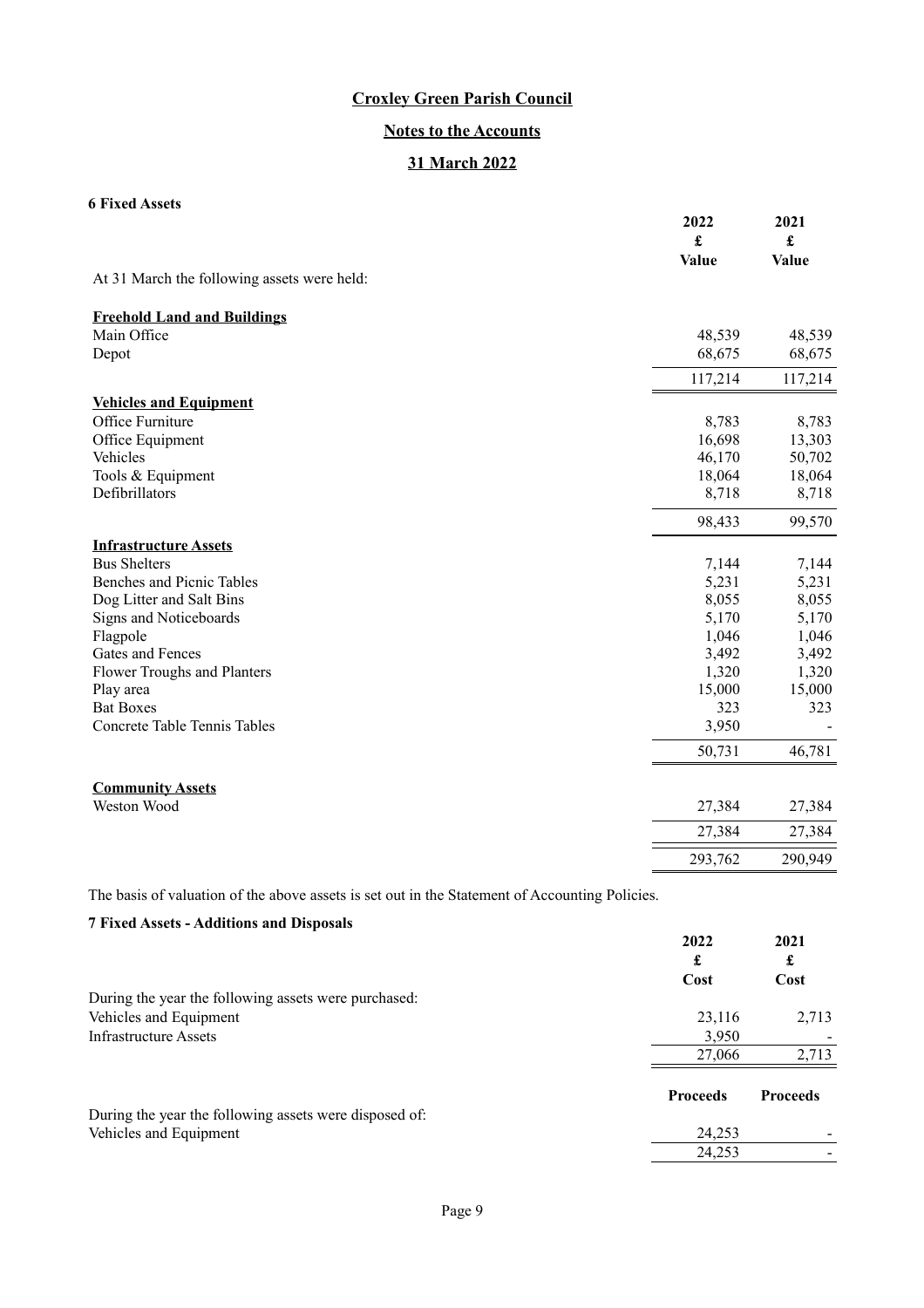## **Notes to the Accounts**

# **31 March 2022**

### **8 General Power of Competence**

With effect from 23rd April 2020 Croxley Green Parish Council acquired the right to exercise the General Power of Competence extended to Town and Parish Councils under the Localism Act 2011 by S.I. 2012 No 965 (The Parish Councils (General Power of Competence) (Prescribed Conditions) Order 2012). Therefore, with effect from 23rd April 2020 the council no longer exercises the powers conveyed by Section 137 of the Local Government Act 1972 (as amended).

### **9 Debtors**

|                         | 2022  | 2021<br>£ |
|-------------------------|-------|-----------|
| VAT Recoverable         | 3,698 | 11,636    |
| Prepayments             | 100   | 100       |
| Accrued Interest Income | 56    | 41        |
|                         | 3,854 | 11,777    |

### **10 Creditors and Accrued Expenses**

| __              | 2022  | 2021  |
|-----------------|-------|-------|
|                 |       | £     |
| Trade Creditors | 3,447 | 4,509 |
| Accruals        | 2,366 | 2,897 |
|                 | 5,813 | 7,406 |

5,813

### **11 Hire Purchase and Lease Obligations**

At 31 March the following hire purchase agreement(s) and lease(s) were in operation:

|                |                   | <b>Annual Lease/Hire</b><br>Payable |                       |  |
|----------------|-------------------|-------------------------------------|-----------------------|--|
| Hire/Lessor    | <b>Purpose</b>    | £                                   | <b>Year of Expiry</b> |  |
| Canon UK Ltd   | Photocopier Lease | 478                                 | 2022                  |  |
| Kubota Finance | Ride on Mower     | 4,152                               | 2023                  |  |
| Kubota Finance | Trimax Roller     | 1,317                               | 2024                  |  |
| Kubota Finance | Kubota Tractor    | 4.947                               | 2024                  |  |